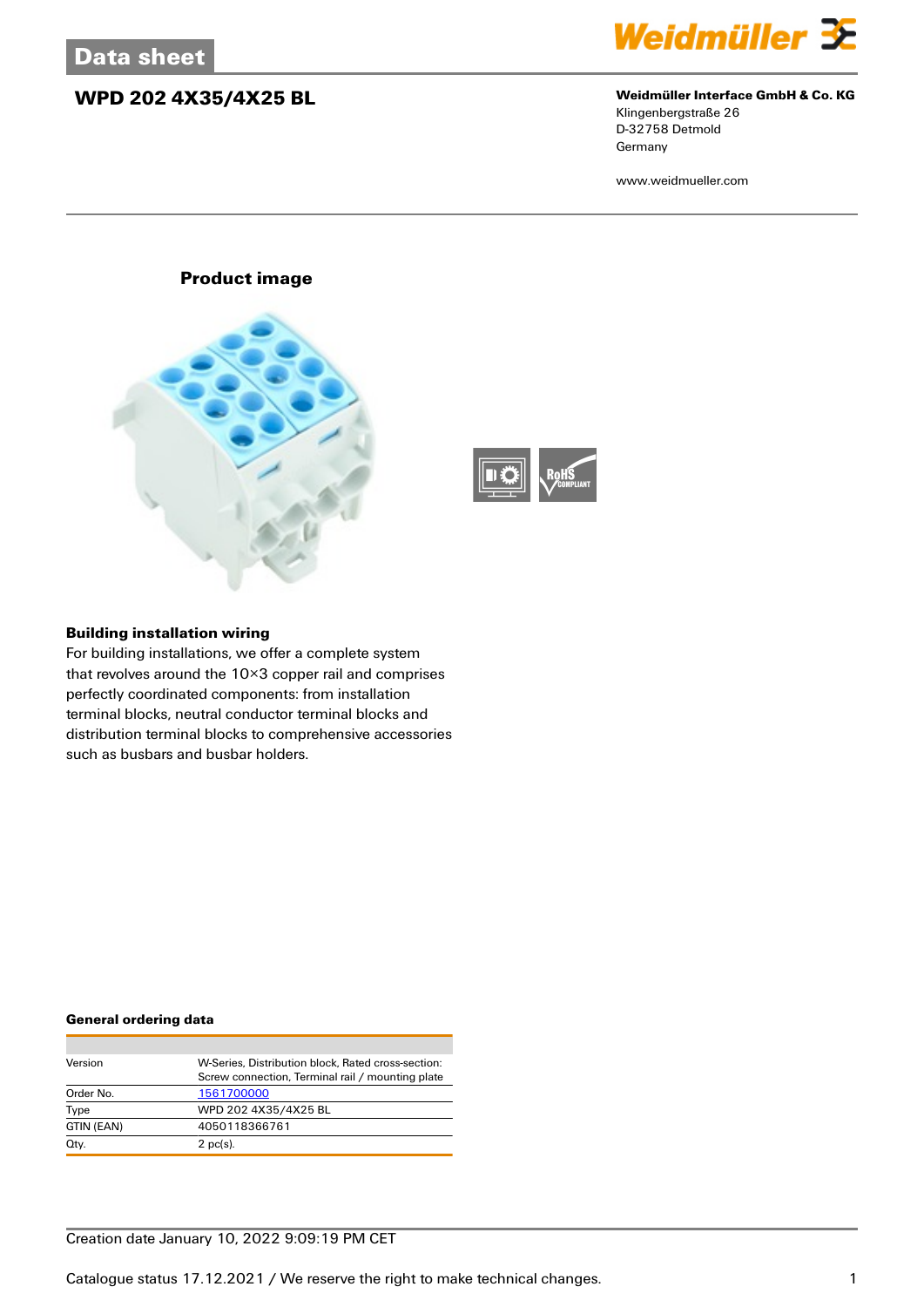**Technical data**



## **WPD 202 4X35/4X25 BL Weidmüller Interface GmbH & Co. KG**

Klingenbergstraße 26 D-32758 Detmold Germany

www.weidmueller.com

| <b>Dimensions and weights</b>                     |                                           |                                  |                  |
|---------------------------------------------------|-------------------------------------------|----------------------------------|------------------|
| Depth                                             | 49.3 mm                                   | Depth (inches)                   | 1.941 inch       |
| Height                                            | 55.4 mm                                   | Height (inches)                  | 2.181 inch       |
| Width                                             | 44.4 mm                                   | Width (inches)                   | 1.748 inch       |
| Net weight                                        | 184 <sub>g</sub>                          |                                  |                  |
| <b>Temperatures</b>                               |                                           |                                  |                  |
|                                                   |                                           |                                  |                  |
| Storage temperature                               | -25 °C55 °C                               | Continuous operating temp., min. | -50 $°C$         |
| Continuous operating temp., max.                  | 130                                       |                                  |                  |
| <b>Environmental Product Compliance</b>           |                                           |                                  |                  |
| <b>REACH SVHC</b>                                 | Lead 7439-92-1                            |                                  |                  |
| <b>Material data</b>                              |                                           |                                  |                  |
|                                                   |                                           |                                  |                  |
| Material                                          | Wemid                                     | Colour                           | blue             |
| UL 94 flammability rating                         | $V - Q$                                   |                                  |                  |
| <b>System specifications</b>                      |                                           |                                  |                  |
|                                                   |                                           |                                  |                  |
| Version                                           | Screw connection                          | End cover plate required         | No               |
| Number of potentials                              | 1                                         | Number of levels                 | 1                |
| Number of clamping points per level               | $\overline{2}$                            | Number of potentials per tier    | 1                |
| Levels cross-connected internally                 | Yes                                       | PE connection                    | No               |
| N-function                                        | Yes                                       | PE function                      | No               |
| <b>PEN</b> function                               | No                                        |                                  |                  |
| <b>Additional technical data</b>                  |                                           |                                  |                  |
| Installation advice                               | Terminal rail / mounting<br>plate         | Open sides                       | closed           |
| Snap-on                                           | Yes                                       | Type of mounting                 | Snap-on          |
| With snap-in pegs                                 | Yes                                       |                                  |                  |
| <b>Conductors for clamping (rated connection)</b> |                                           |                                  |                  |
| <b>Connection direction</b>                       | on side                                   | Type of connection               | Screw connection |
| General                                           |                                           |                                  |                  |
|                                                   |                                           |                                  |                  |
| Installation advice                               | Terminal rail / mounting<br>plate         | Number of poles                  | $\overline{2}$   |
| Standards                                         | IEC 60947-7-1, IEC<br>61238-1, VDE 0603-2 |                                  |                  |
| <b>Rating data</b>                                |                                           |                                  |                  |
|                                                   |                                           |                                  |                  |
| Rated voltage                                     | 1,000                                     | Rated AC voltage                 | 1,000 V AC       |
| Rated DC voltage                                  | 1,000 V DC                                | Rated current                    | 202 A            |
| Standards                                         | IEC 60947-7-1, IEC<br>61238-1, VDE 0603-2 |                                  |                  |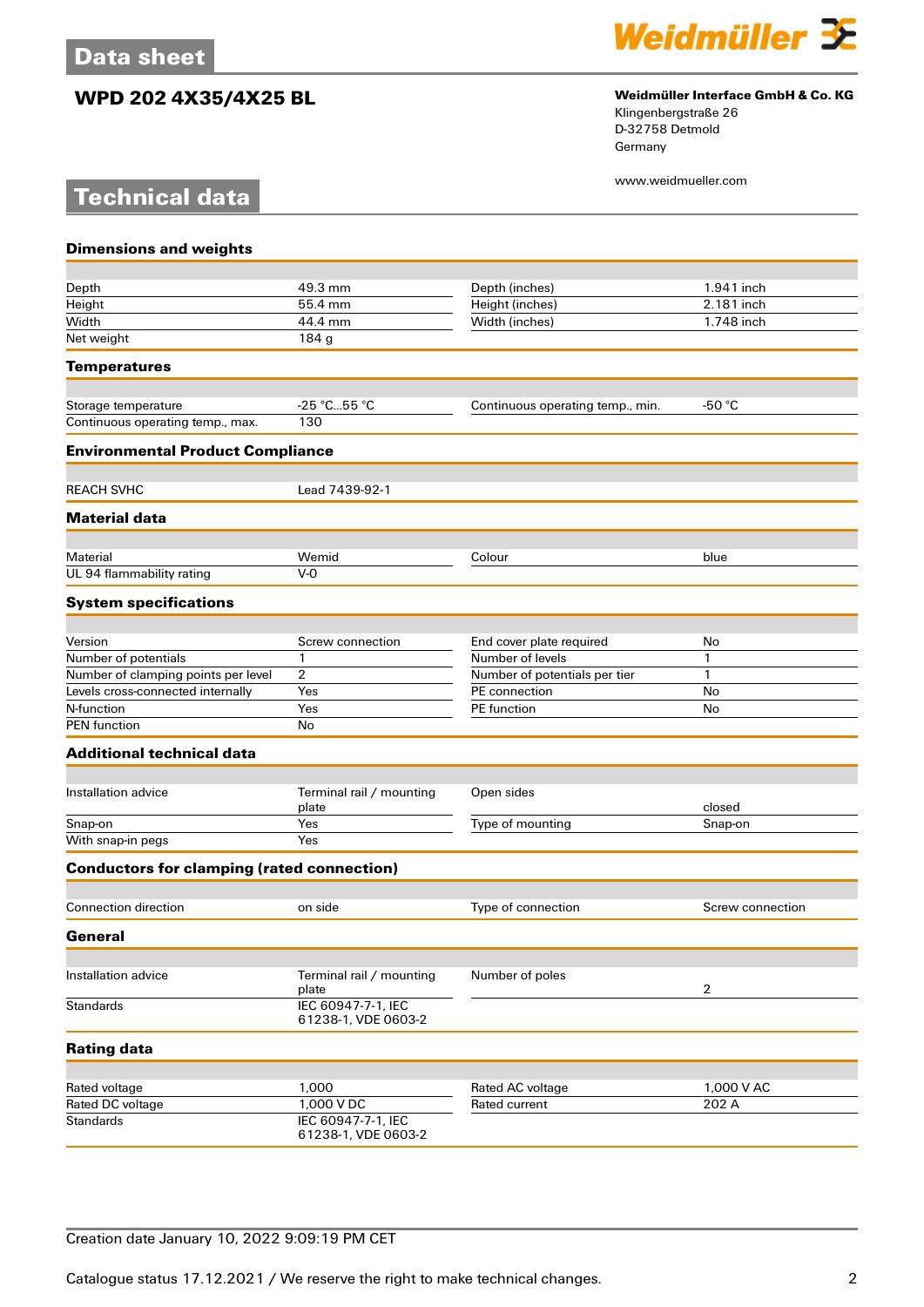

Weidmüller 3E

# **WPD 202 4X35/4X25 BL Weidmüller Interface GmbH & Co. KG**

Klingenbergstraße 26 D-32758 Detmold Germany

www.weidmueller.com

| ETIM 6.0    | EC000897    | ETIM 7.0    | EC000897    |
|-------------|-------------|-------------|-------------|
| ETIM 8.0    | EC000897    | ECLASS 9.0  | 27-14-11-20 |
| ECLASS 9.1  | 27-14-11-20 | ECLASS 10.0 | 27-14-11-20 |
| ECLASS 11.0 | 27-14-11-20 |             |             |

#### **Approvals**

Approvals

**Classifications**

| <b>FFIT</b><br>NW |
|-------------------|
|-------------------|

ROHS Conform

### **Downloads**

| Approval/Certificate/Document of | <b>CB Certificate</b>                             |
|----------------------------------|---------------------------------------------------|
| Conformity                       | <b>EAC</b> certificate                            |
|                                  | <b>VDE Certificate</b>                            |
|                                  | <b>VDE Certificate</b>                            |
|                                  | <b>DNV Certificate</b>                            |
|                                  | <b>CE Declaration of Conformity</b>               |
|                                  | <b>CE Declaration of Conformity all terminals</b> |
| <b>Engineering Data</b>          | CAD data – STEP                                   |
| <b>Engineering Data</b>          | <b>EPLAN, WSCAD</b>                               |
| User Documentation               | <b>StorageConditionsTerminalBlocks</b>            |
|                                  | DATA SHEET WPD 202                                |
| Catalogues                       | <b>Catalogues in PDF-format</b>                   |
| <b>Brochures</b>                 |                                                   |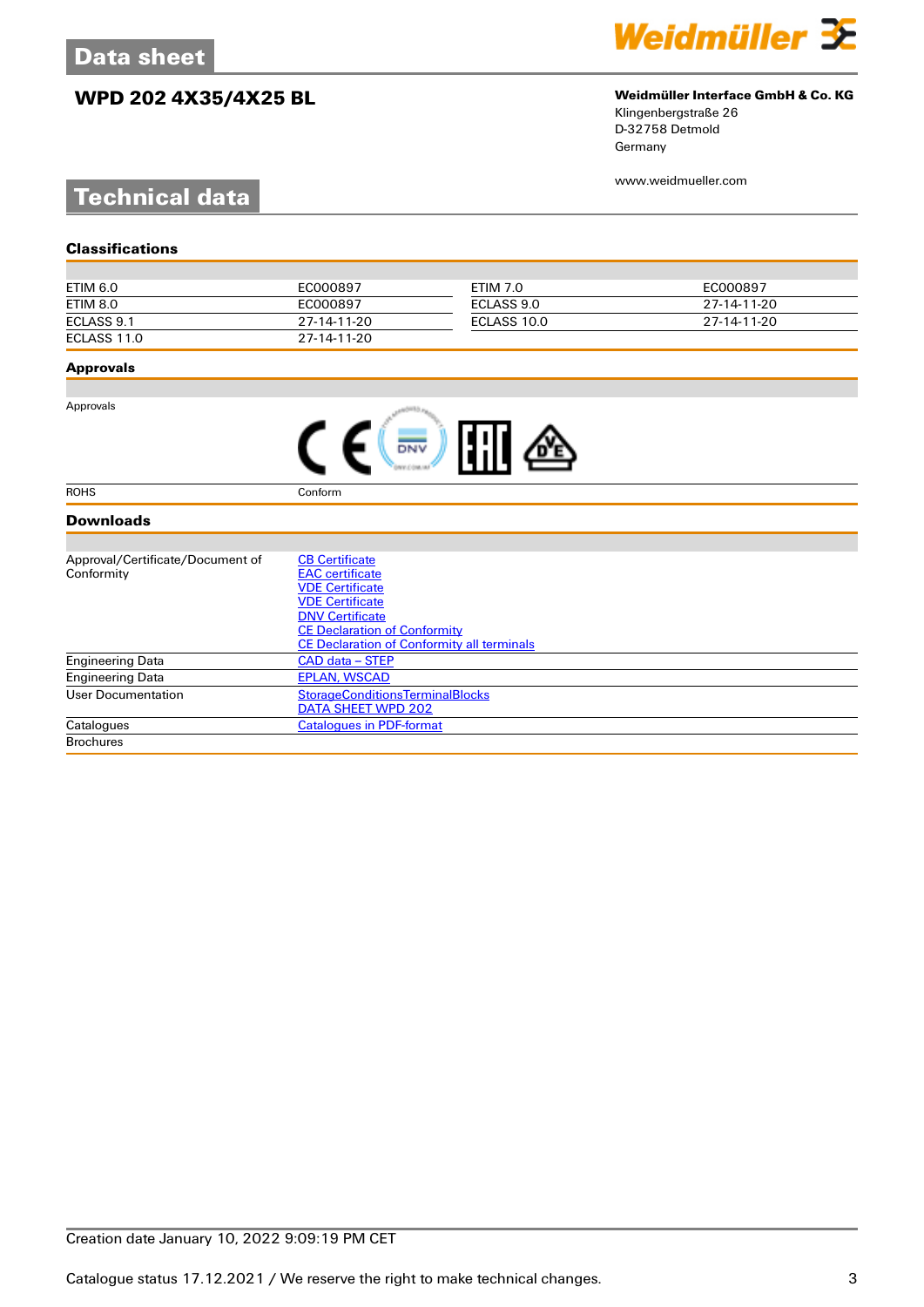# **WPD 202 4X35/4X25 BL Weidmüller Interface GmbH & Co. KG**

 $\overbrace{O}^{35}$ mm<sup>2</sup><br>25 mm<sup>2</sup>

ÖŖ

 $\overline{\mathbf{O}}\underset{25\text{ mm}^2}{\mathbf{O}}\overline{\mathbf{O}}\underset{25\text{ mm}^2}{\mathbf{O}}\overline{\mathbf{O}}\underset{25\text{ mm}^2}{\mathbf{O}}$ 

# **Drawings**



Klingenbergstraße 26 D-32758 Detmold Germany

www.weidmueller.com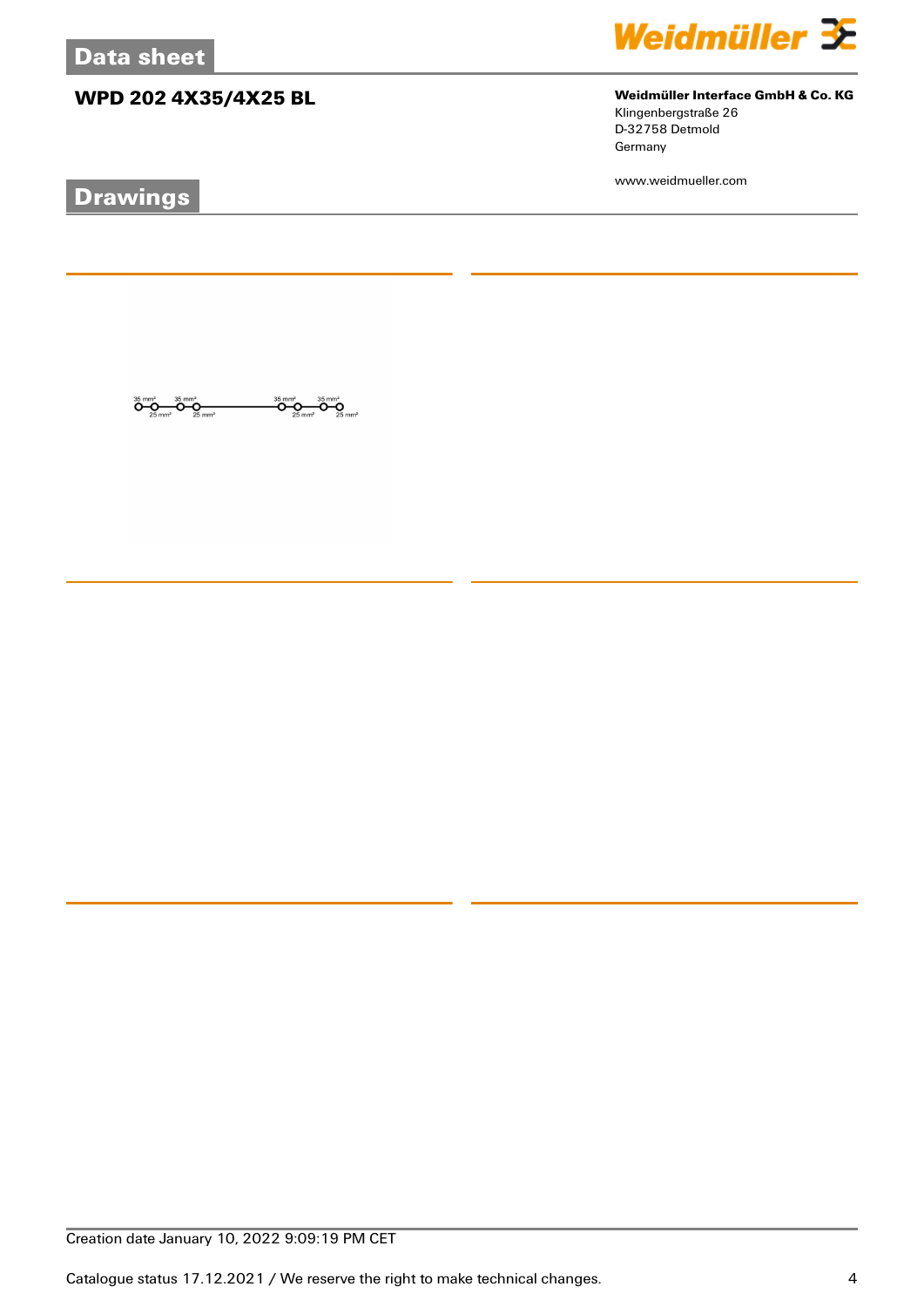#### **W-Series** WPD 202 4x35/4x25 GY

![](_page_4_Figure_2.jpeg)

![](_page_4_Picture_3.jpeg)

| $m$  |
|------|
| A/mm |
| mm   |
|      |

| 43.2 / 49.3 / 55.7 |                                        |                                           |                                           |                                        |
|--------------------|----------------------------------------|-------------------------------------------|-------------------------------------------|----------------------------------------|
| 125/35             | $35 \text{ mm}^2$<br>$25 \text{ mm}^2$ | $35 \text{ mm}^2$<br>$25$ mm <sup>2</sup> | $35 \text{ mm}^2$<br>$25$ mm <sup>2</sup> | $35 \text{ mm}^2$<br>$25 \, \text{mm}$ |
| 2.535              |                                        |                                           |                                           |                                        |

#### **Technical data**

| <b>Rated data</b>                                    |                   |                 |
|------------------------------------------------------|-------------------|-----------------|
| Rated voltage                                        |                   | ٧               |
| <b>Rated current</b>                                 |                   | А               |
| for wire cross-section                               | $35 \text{ mm}^2$ | mm <sup>2</sup> |
| Rated impulse withstand voltage / Pollution severity |                   |                 |
| Overvoltage category / UL 94 flammability rating     |                   |                 |
| Approvals                                            |                   |                 |
| <b>Clamped conductors (H05V/H07V)</b>                |                   |                 |
| Solid / Stranded                                     | $35 \text{ mm}^2$ | mm <sup>2</sup> |
|                                                      | $25 \text{ mm}^2$ | mm <sup>2</sup> |
| <b>Flexible with ferrule</b>                         | $35 \text{ mm}^2$ | mm <sup>2</sup> |
|                                                      | $25 \text{ mm}^2$ | mm <sup>2</sup> |
| Stripping length / Blade size                        | $35 \text{ mm}^2$ | $mm$ -          |
|                                                      | $25 \text{ mm}^2$ | mm/-            |
| <b>Tightening torque</b>                             |                   | Nm              |
| <b>Note</b>                                          |                   |                 |

# **Ordering data**

| <b>Version</b> |                    |
|----------------|--------------------|
|                | light grey<br>blue |
|                | green              |
|                | brown              |
|                | black              |
| <b>Note</b>    |                    |

### **Accessories**

| <b>End bracket</b> |                          |
|--------------------|--------------------------|
|                    | dark beige<br>dark beige |
| <b>Screwdriver</b> |                          |
|                    |                          |

#### EN 60079-7 **IEC**  $\overline{\mathsf{u}}$ . **CSA** 1000  $600\,$  $600$  $\overline{125}$  $\overline{115}$  $\overline{125}$

IEC 60947-7-1, DIN EN 0603-3-1

**Type**<br>WPD 202 4x35/4x25 GY

WPD 202 4x35/4x25 BL

WPD 202 4x35/4x25 GN

WPD 202 4x35/4x25 BN<br>WPD 202 4x35/4x25 BK

Type<br>WEW 35/2

AEB 35 SC/1

**SDK PZ2 X 100** 

| $- - -$ | .           | .       |  |
|---------|-------------|---------|--|
| 35      | AWG 142     | AWG 142 |  |
|         | 8 kV / 3    |         |  |
|         | $III / V-0$ |         |  |
|         |             |         |  |

| <b>Rated connection</b>                |
|----------------------------------------|
| 435/435                                |
| 435/435                                |
| 25 25                                  |
| 25 25                                  |
| 22 / M6 (+/- PZ2)                      |
| 18 / M6 (+/- PZ2)                      |
| see appendix at the end of the chapter |
|                                        |

Order No.

1561730000

1561700000

1561620000

1561690000

Order No.<br>1061200000

1991920000

2749450000

Oty.

 $\overline{2}$ 

 $\overline{2}$ 

 $\overline{2}$ 

 $\overline{2}$ 

Oty.  $100$ 

 $50\,$ 

 $\overline{1}$ 

![](_page_4_Picture_16.jpeg)

![](_page_4_Picture_17.jpeg)

![](_page_4_Picture_18.jpeg)

**Application range** 

 $\overline{\mathbf{B}}$ 

 $\begin{bmatrix} 1 \\ 1 \\ 1 \end{bmatrix}$